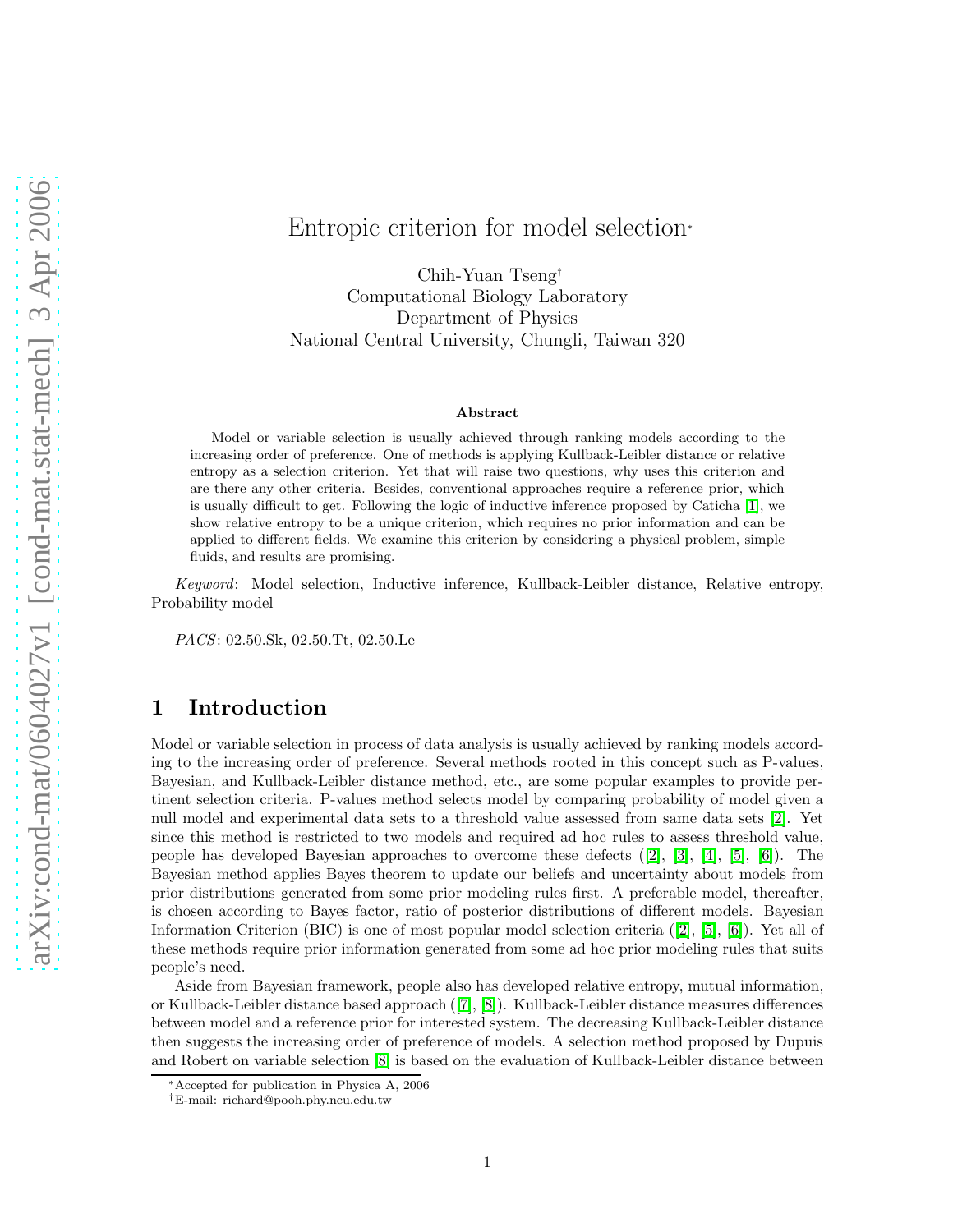full model described by complete set of variables for interested system and it's approximations, submodels, described by subset of variables. Given prior information on full model, preferred submodel is selected when it's Kullback-Leibler distance reaches a threshold value, estimated by experiences. Since submodels are projections of full model, there is no need the prior modeling rule to generate prior distribution for submodel. Yet one still requires prior information on full model. Moreover, it remains questionable to apply Kullback-Leibler distance as a selection criterion even though Dupuis and Robert argued that it is a common choice for information theoretic and intrinsic considerations and computational reasons. Besides, the choice is made because of it's properties of transitivity and additivity that relate to theory of generalized linear models [\[8\]](#page-8-7) attempted to apply in breast cancer studies. Our first goal of this work is to answer questions of why is Kullback-Leibler distance not any other criteria. Are there any other entropy based criteria for model selection? Afterward, we shall develop an entropy based method to provide ranking scheme for model selection that is free from difficulties encountered in conventional entropic studies. The strategy is closely following the logic of inductive inference proposed by [\[1\]](#page-8-0) that is to generalize method of maximum entropy (ME) from Jaynes's version of probability distribution assignments [\[9\]](#page-8-8) to be a tool of inductive inference initiated by [\[10\]](#page-8-9) and [\[11\]](#page-8-10). This logic differs in one remarkable way from the manner that has in the past been followed in setting up physical theories for example. Normally one starts by establishing a mathematical formalism, and then one tries to append an interpretation to it. This is a very difficult problem; it has affected the development of statistics and statistical physics - what is the meaning of probability distribution and of entropy. The issue of whether the proposed interpretation is unique, or even whether it is allowed, always remains a legitimate objection and a point of controversy. Our procedure is in the opposite order, we first decide what are we talking about and what is our goal, namely, selection criterion for ranking scheme, and only afterward we design the appropriate mathematical formalism, the issue of what is the meaning of probability distributions and of entropy will then never arise.

Based on Caticha's logic of inductive inference, we shall derive and present the entropic criterion in next section first. It will show relative entropy to be a unique criterion for model selection. We thereafter examine this criterion by considering a complicated physical problem, simple fluids. It has become a well matured field after almost three decades. People has developed many approximation models to study and interpret fluid's properties. Since we have rich theoretical and experimental knowledge of simple fluids from conventional studies to rank those approximation models, it shall provide us a conceivable benchmark for our investigations. Three approximation models, mean field, hard-sphere and improved hard-sphere approximation are considered and briefly presented in section 3-1. We then apply entropic criterion to rank these three models. Detail calculations of entropic criterion and comparison against results inferred from conventional analysis are shown in section 3-2. A summary of our discussions is listed in section 4.

# 2 Entropic criterion for model selection

As mentioned, the selection of one model from within a group of models is achieved by ranking those models according to increasing *preference*. Before we address the issue of what it is that makes one model preferable over another we note that there is one feature we must impose on any ranking scheme. The feature is transitivity: if model 1 described by distribution  $p_1$  is preferred over model 2 described by distribution  $p_2$ , and  $p_2$  is preferred over  $p_3$ , then  $p_1$  is preferred over  $p_3$ . Such transitive rankings are implemented by assigning to each  $p(x)$  a real number  $S[p]$  which we call the "entropy" of p. The numbers  $S[p]$  are such that if  $p_1$  is preferred over  $p_2$ , then  $S[p_1] > S[p_2]$ .

Next we determine the functional form of  $S[p]$ . The basic strategy [\[11\]](#page-8-10) is that (1) if a general rule exists, then it must apply to special cases; (2) if in a certain special case we know which is the best model, then this knowledge can be used to constrain the form of  $S[p]$ ; and finally, (3) if enough special cases are known, then  $S[p]$  will be completely determined. The known special cases are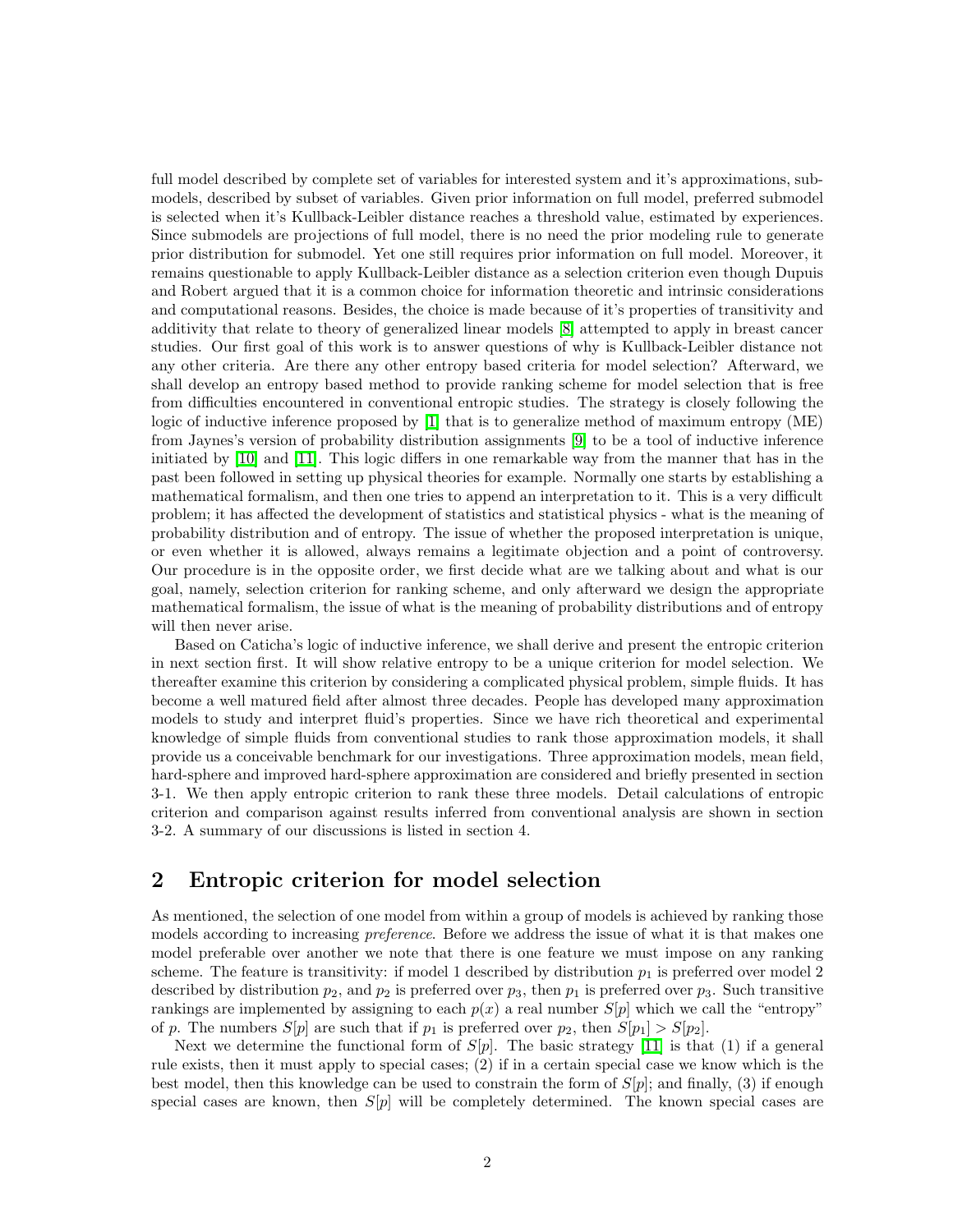called the "axioms" of ME and they reflect the conviction that one should not change one's mind frivolously, that whatever information was codified in probability distribution  $p(x)$  is important. Three axioms and their consequences are listed below. Detailed proofs are given in [\[1\]](#page-8-0).

Axiom 1: Locality. Local information has local effects. If the constraints that define the probability distribution do not refer to a certain domain  $D$  of the variable  $x$ , then the conditional probabilities  $p(x|D)$  need not be revised. The consequence of the axiom is that non-overlapping domains of x contribute additively to the entropy:  $S[p] = \int dx F(p(x))$  where F is some unknown function.

Axiom 2: Coordinate invariance. The ranking should not depend on the system of coordinates. The coordinates that label the points x are arbitrary; they carry no information. The consequence of this axiom is that  $S[p] = \int dx p(x) f(p(x)/m(x))$  involves coordinate invariants such as  $dx p(x)$  and  $p(x)/m(x)$ , where the function  $m(x)$  is a density, and both functions m and f are, at this point, unknown. We make a second use of the locality axiom to determine  $m(x)$ . When there are no constraints at all and group of different models includes the exact  $P(x)$  for real system, the selected probability model  $p(x)$  should coincide with  $P(x)$ ; that is, the best probability model  $p(x)$ to real system described by  $P(x)$  is  $P(x)$  itself. On the contrary it suggests that the best probability model  $p(x)$  to  $P(x)$  should be farthest from uniform distribution m. Since exact distribution  $P(x)$ is sometimes too complicated to be useful in practical calculations while uniform distribution  $m$  is free from this difficulty. Thus we shall choose uniform distribution m to be  $m(x)$ . At last, we will consider third axiom to determine function  $f$ . Axiom 3: Consistency for independent subsystems. When a system is composed of subsystems that are believed to be independent it should not matter whether we treat them separately or jointly. If we originally believe that two systems are independent and the constraints defining the probability distributions are silent on the matter of correlations, then there is no reason to change one's mind. Specifically, if  $x = (x_1, x_2)$ , and the exact distributions for the subsystems,  $p_1(x_1)$  and  $p_2(x_2)$ , then the exact distribution for the whole system should be  $p_1(x_1)p_2(x_2)$ . This axiom restricts the function f to be a logarithm.

The overall consequence of three axioms is that the probability distribution  $p(x)$  should be ranked relative to  $m$  according to their (relative) entropy,

$$
S[p, m] = -\int dx \, p(x) \log \frac{p(x)}{m} = \ln m - \int dx \, p(x) \log p(x) \le 0. \tag{1}
$$

The derivation has singled out  $S[p, m]$  as the unique entropy to be used for the purpose of ranking probability distributions. Other expressions, may be useful for other purposes, but they are not a generalization from the simple cases described in the axioms above. Notice that since  $p(x)$  is ranked relative to a uniform distribution m, which is independent of models. Thus decreasing  $S[p] = -\int dx p(x) \log p(x)$  in  $S[p, m]$  indicates there existing more differences between probability model  $p(x)$  and uniform distribution m. Namely,  $p(x)$  that is farther away from uniform distribution carries more relevant information about real system, and is more preferable. Before applying entropic criterion to real problems, a summary of our derivation is given. Based on logic of inductive inference, the answer to questions raised earlier becomes obviously. The use of relative entropy for selection criterion is just what we design to achieve, and needs no further interpretation. Besides, since this criterion is designed based on probability models, it will accommodate to all kinds of probabilistic problems.

# 3 A physical problem: simple fluids

### 3.1 Approximation models for simple fluids

We shall examine proposed entropic criterion by considering a complicated problem in physics, simple fluids (reviews of simple fluids can be found in [\[12\]](#page-8-11), [\[13\]](#page-8-12), and [\[14\]](#page-8-13)), in this section. Suppose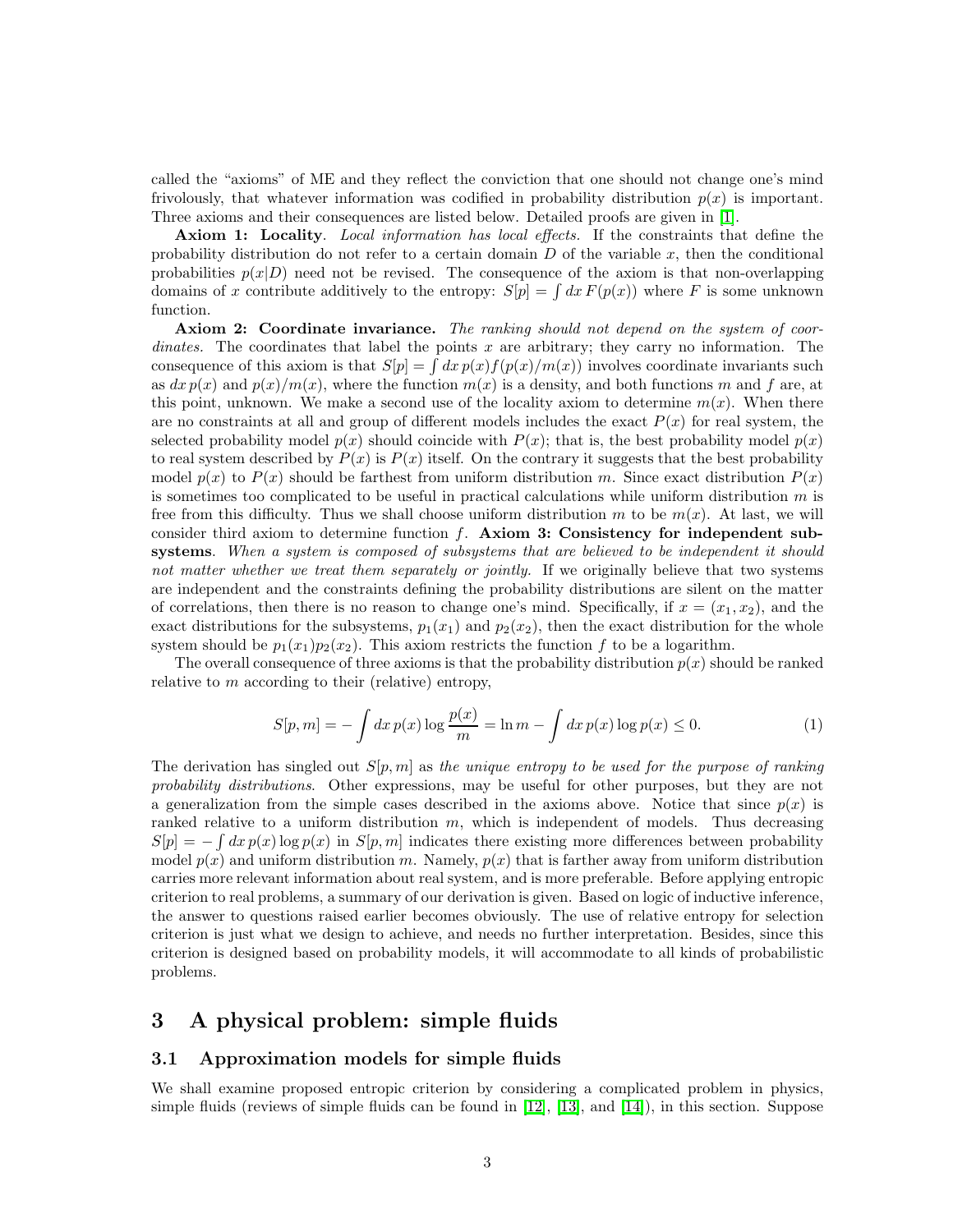a simple fluid with density  $\rho$  and volume V is composed of N single atom molecules. This fluid is described by the Hamiltonian

<span id="page-3-0"></span>
$$
H(q_N) = \sum_{i=1}^{N} \frac{p_i^2}{2m} + U \quad \text{with} \quad U = \sum_{i>j}^{N} u(r_{ij}), \tag{2}
$$

where  $q_N = \{p_i, r_i; i = 1, ..., N\}$  and the many-body interactions are approximated by a Lennard-Jones pair interaction,  $u(r_{ij}) = 4\epsilon \left( (\sigma/r_{ij})^{12} - (\sigma/r_{ij})^6 \right)$  where  $r_{ij} = |r_i - r_j|$  and  $\epsilon$  and  $\sigma$  are Lennard-Jones parameters. The probability that the positions and momenta of the molecules lie within the phase space volume  $dq_N = \frac{1}{N! h^{3N}} \prod_{i=1}^N d^3 p_i \overline{d}^3 r_i$ ,  $P(q_N) dq_N$  is given by

$$
P(q_N) \, dq_N = \frac{1}{Z} \exp \left(-\beta H(q_N) \text{ and } Z = \int dq_N \exp \left(-\beta H(q_N) \right) \right),\tag{3}
$$

where  $\beta = \frac{1}{k_B T}$  and  $k_B$  is Boltzmann constant. Since there are  $N (N-1)/2$  pair interactions, integration of partition function Z in Eq.[\(3\)](#page-3-0) is impossible to accomplish.  $P(q_N)$  is useless in practical calculations. One strategy to bypass this problem is constructing approximation models that are described by tractable probability distributions. Several approximation models are, therefore, developed according to researchers's knowledge and experiences in the studies of simple fluids in last three decades. Yet we shall consider only three approximation models, mean field from [\[15\]](#page-8-14), hard-sphere from [\[16\]](#page-8-15) or [\[17\]](#page-9-0) and improved hard-sphere approximation from [17] that are briefly presented in the following to demonstrate the use of entropic criterion for model selection.

Mean field approximation: Mean field approximation drastically approximates complicated long range interactions  $u(r_{ij})$  by an optimal mean field  $v_{mf}(r_{ij})$ , which is determined by ME method from [\[15\]](#page-8-14). Probability distribution given by mean field approximation

$$
P_{mf}(q_N; \beta, \lambda) = \frac{1}{Z_{mf}} \exp \left[ H_{mf}(q_N) + \int d^3r \ \lambda(r) \hat{n}(r) \right], \tag{4}
$$

where

<span id="page-3-1"></span>
$$
H_{mf}(q_N) = \sum_{i=1}^{N} \frac{p_i^2}{2m} + \int d^3r \ v_{mf}(r)\hat{n}(r) , \qquad (5)
$$

and  $\lambda(r)$  are Lagrange multipliers that enforce the constraint on the expected density  $\langle \hat{n}(r) \rangle$  at each point in space and the density is

$$
\hat{n}(r) = \sum_{i=1}^{N} \delta(r - r_i). \tag{6}
$$

We remark that a constraint on  $\langle \hat{n}(r) \rangle$  also constrains the expected number of particles

<span id="page-3-2"></span>
$$
N = \langle N \rangle = \int d^3r \langle \hat{n}(r) \rangle \,. \tag{7}
$$

It is convenient to absorb the mean field  $v_{mf}(r)$  and the multiplier field  $\lambda(r)$  into a single potential  $V(r) = v_{mf}(r) + \lambda(r)$ , the partition function  $Z_{mf}$  is

$$
Z_{mf} = \sum_{N=0}^{\infty} \int dq_N \, \exp \, -\beta \left[ \sum_{i=1}^{N} \, \frac{p_i^2}{2m} + V(r) \right] \, \stackrel{\text{def}}{=} e^{-\beta \Omega_{mf}(\beta,\lambda)},\tag{8}
$$

<span id="page-3-3"></span>so that

$$
\Omega_{mf}[T,\lambda] = -\frac{1}{\beta \Lambda^3} \int d^3r \ e^{-\beta V(r)} = -\frac{1}{\beta} \int d^3r \ n_{mf}(r) = -\frac{N}{\beta},\tag{9}
$$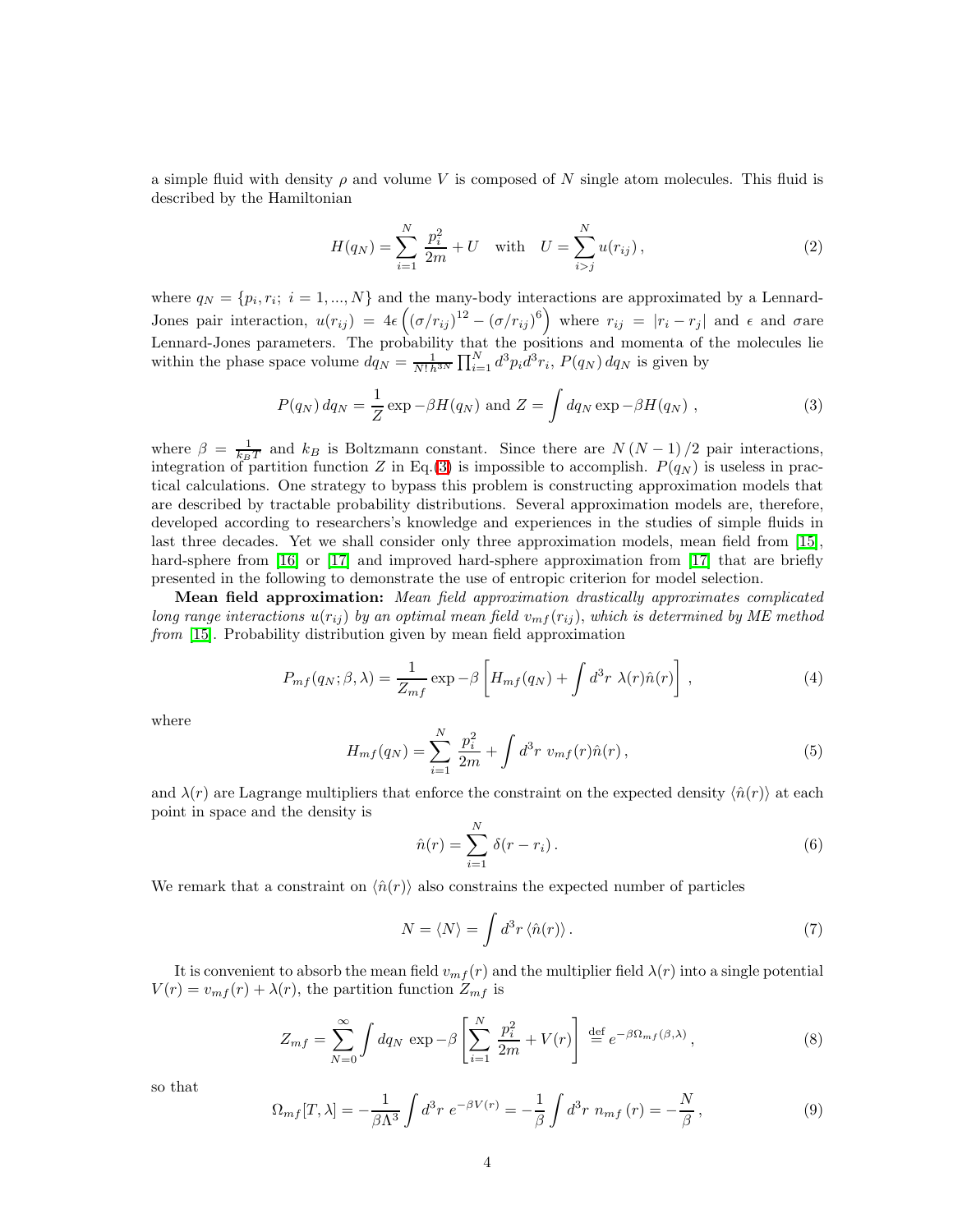where  $\Lambda = \left(\frac{\beta h^2}{2\pi m}\right)^{1/2}$  and the expected density is

<span id="page-4-0"></span>
$$
\langle \hat{n}(r) \rangle_{mf} = \frac{\delta \Omega_{MF}}{\delta \lambda(r)} = \frac{\delta \Omega_{MF}}{\delta V(r)} \stackrel{\text{def}}{=} n_{mf}(r) \tag{10}
$$

or

$$
n_{mf}(r) = \frac{e^{-\beta V(r)}}{\Lambda^3}.
$$
\n(11)

Furthermore, according to Percus-Yevick approximation, one can introduce a useful quantity, radial distribution function  $g_{mf}(r) = n_{mf}(r)/\rho$  that measures probability of observing particle at distance r while another particle at origin. It gives information of liquid structures that can be measured directly through x-ray and neutron diffraction experiments. Notice that when two particles are not correlated, radial distribution function  $g_{mf}(r) = 1$ .  $g_{mf}(r)$  is vanished when two atoms are repelled.

Hard-sphere approximation: One replaces short-range repulsion by hard-sphere potential with an optimal hard-sphere diameter  $\bar{r}_d$ , which is determined by ME method as well [\[17\]](#page-9-0). Probability distribution given by hard-sphere approximation is

<span id="page-4-2"></span>
$$
P_{hs}(q_N|\bar{r}_d) = \frac{1}{Z_{hs}} e^{-\beta H_{hs}(q_N|\bar{r}_d)},\tag{12}
$$

where the Hamiltonian is

$$
H_{hs}(q_N|\bar{r}_d) = \sum_{i=1}^{N} \frac{p_i^2}{2m} + U_{hs}
$$
\n(13)

with

$$
U_{hs} = \sum_{i>j}^{N} u_{hs}(r_{ij}|\bar{r}_d) , \qquad (14)
$$

where

$$
u_{hs}(r|\bar{r}_d) = \begin{cases} 0 & \text{for } r \ge \bar{r}_d \\ \infty & \text{for } r < \bar{r}_d \end{cases} . \tag{15}
$$

The partition function and the free energy  $F_{hs}(T, V, N | \bar{r}_d)$  obtained by Percus-Yevick approximation [\[13\]](#page-8-12) are

$$
Z_{hs} = \int dq_N \ e^{-\beta H_{hs}(q_N)} \stackrel{\text{def}}{=} e^{-\beta F_{hs}(\beta, V, N|\bar{r}_d)} \tag{16}
$$

<span id="page-4-1"></span>and

$$
F_{hs}(\beta, V, N | \bar{r}_d) = N k_B T \left[ -1 + \ln \rho \Lambda^3 + \frac{4 \bar{\eta} - 3 \bar{\eta}^2}{\left(1 - \bar{\eta}\right)^2} \right],\tag{17}
$$

where the packing fraction,  $\bar{\eta} \stackrel{\text{def}}{=} \frac{1}{6} \pi \rho \bar{r}_d^3$  with  $\rho = \frac{N}{V}$ .

Improved hard-sphere approximation: Although there are several improved hard-sphere models like Barker and Henderson [\[12\]](#page-8-11) and WCA theories [\[18\]](#page-9-1) etc., they were not constructed by probability models directly, and are inappropriate in this investigation. We consider another improved approximation model obtained from method of ME that is a probability model and has been proved to be competitive to those theories [\[17\]](#page-9-0). The crux of this model is that we consider whether the correct choice should have been some other value  $r_d = \bar{r}_d + \delta r$  rather than the optimal  $r_d = \bar{r}_d$  in original hard-sphere approximation. As discussed in [\[17\]](#page-9-0) this is a question about the probability of  $r_d$ ,  $P_d(r_d)$ . Thus, we are uncertain not just about  $q_N$  but also about  $r_d$  and what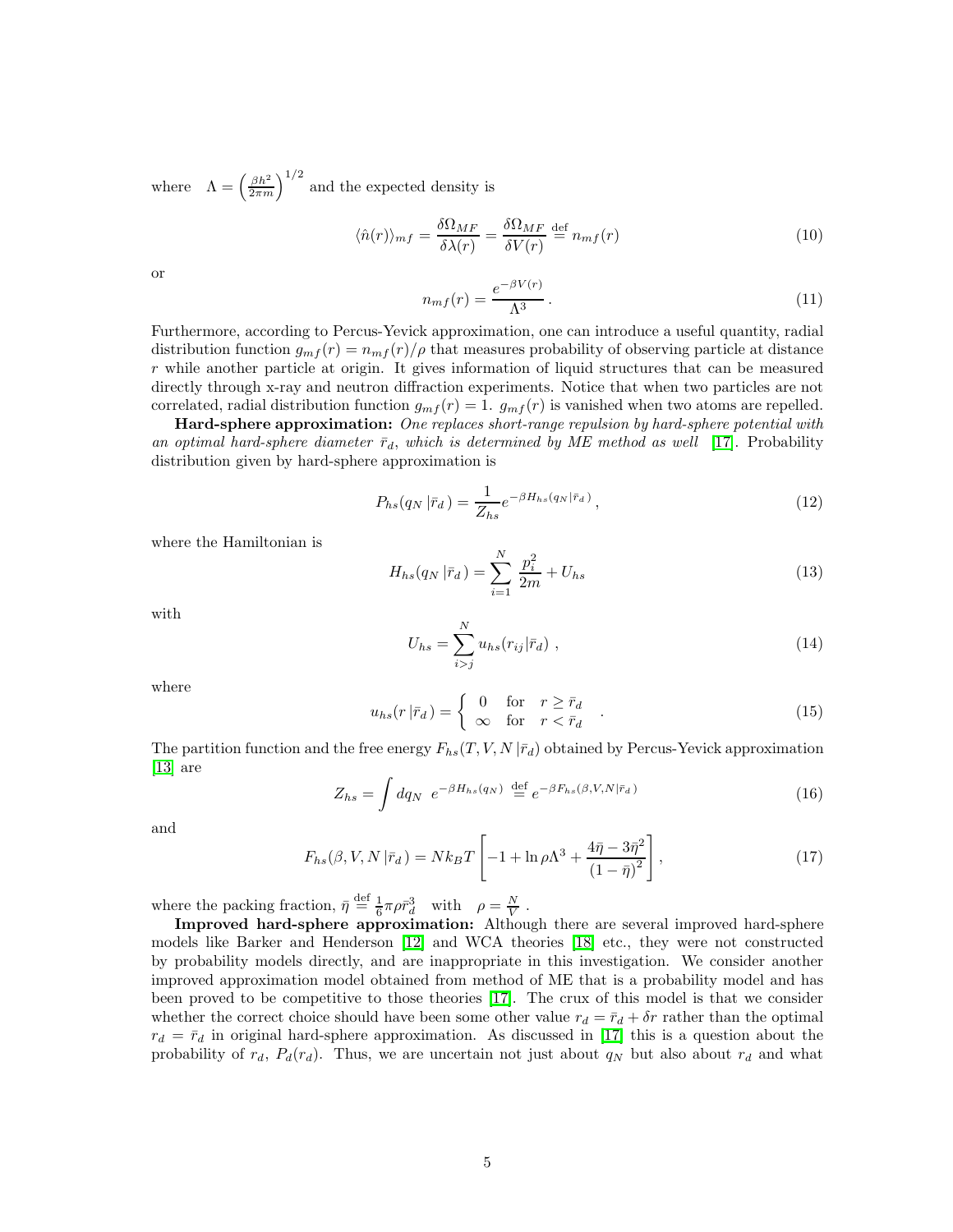<span id="page-5-2"></span>we actually seek is the joint probability of  $q_N$  and  $r_d$ ,  $P_J(q_N, r_d)$ . Once this joint distribution is obtained our best assessment of the distribution of  $q_N$  is given by the marginal over  $r_d$ ,

<span id="page-5-1"></span>
$$
\bar{P}_{hs}(q_N) \stackrel{\text{def}}{=} \int dr_d P_J(q_N, r_d)
$$
\n
$$
= \int dr_d P_d(r_d) P_{hs}(q_N | r_d). \tag{18}
$$

where the distribution of diameters is given by

$$
P_d(r_d)dr_d = \frac{e^{\mathcal{S}[P_{hs}|P]}}{\zeta} \gamma^{1/2} (r_d) dr_d = \frac{e^{-\beta F_U}}{\zeta_U} \gamma^{1/2} (r_d) dr_d , \qquad (19)
$$

 $\gamma(r_d) = N \pi \rho r_d \frac{4 + 9\eta - 4\eta^2}{(1 - r)^4}$  $\frac{1}{(1-\eta)^4}$ ,  $\eta \stackrel{\text{def}}{=} \frac{1}{6}\pi \rho r_d^3$  and the partition functions  $\zeta$  and  $\zeta_U$  are given by

$$
\zeta = e^{\beta F} \zeta_U \quad \text{with} \quad \zeta_U = \int dr_d \; \gamma^{1/2} \left( r_d \right) e^{-\beta F_U} \;, \tag{20}
$$

and

$$
S[P_{hs}|P] = -\int dq_N P_{hs}(q_N|r_d) \log \frac{P_{hs}(q_N|r_d)}{P(q_N)} = \beta (F - F_U)
$$
\n(21)

with  $F_U = F_{hs}(\beta, V, N | r_d) + \frac{1}{2}N\rho \int d^3r u(r)g_{hs}(r|r_d)$ . In addition, one have to consider proper local fluctuation effect in model to generate correct liquid structure by requesting  $N$  to be effective particle number  $N_{eff}$  (please refer to [\[17\]](#page-9-0) for more discussions). By recognizing that diameters other than  $\bar{r}_d$  are not ruled out and that a more honest representation is an average over all hard-sphere diameters we are effectively replacing the hard-spheres by a soft-core potential.

### 3.2 Discussions

#### 3.2.1 Entropic criterion analysis

Now, we first implement proposed entropic criterion to rank three approximation models for simple fluids in last section before presenting the actual ranking scheme inferred from detail analysis of liquid structures and thermodynamical properties obtained by these approximations against to computer simulations and experimental data. According to proposed entropic criterion, ranking scheme is obtained by calculating entropy  $S[p_i]$  of probability distributions  $p_i$  of i<sup>th</sup> approximations. Substituting Eq.[\(4\)](#page-3-1) into  $S[p_i]$ , entropy per particle number of mean field approximation  $P_{mf}$ 

$$
S[P_{mf}]/Nk_B = -\beta \Omega_{mf}(\beta, \lambda)/N + \frac{3}{2} + \frac{\beta}{N} \int d^3r \ V(r) n_{mf}(r)
$$

$$
= \frac{5}{2} - \log \rho \Lambda^3 - \frac{1}{V} \int d^3r \ g_{mf}(r) \log g_{mf}(r) \tag{22}
$$

<span id="page-5-3"></span><span id="page-5-0"></span>is obtained with the help of Eq.[\(8\)](#page-3-2), [\(9\)](#page-3-3), [\(10\)](#page-4-0), and  $g_{mf}(r) = n_{mf}(r)/\rho$ . Next, entropy of hardsphere approximation  $P_{hs}$  is calculated by differentiating free energy  $F_{hs}$ , Eq.[\(17\)](#page-4-1), with respect to temperature,

$$
S[P_{hs}]/Nk_B = -\beta F_{hs}(\beta, V, N|\bar{r}_d)/N + \frac{3}{2}
$$
  
=  $\frac{5}{2} - \log \rho \Lambda^3 - \left[\frac{4\bar{\eta} - 3\bar{\eta}^2}{(1 - \bar{\eta})^2}\right]$ . (23)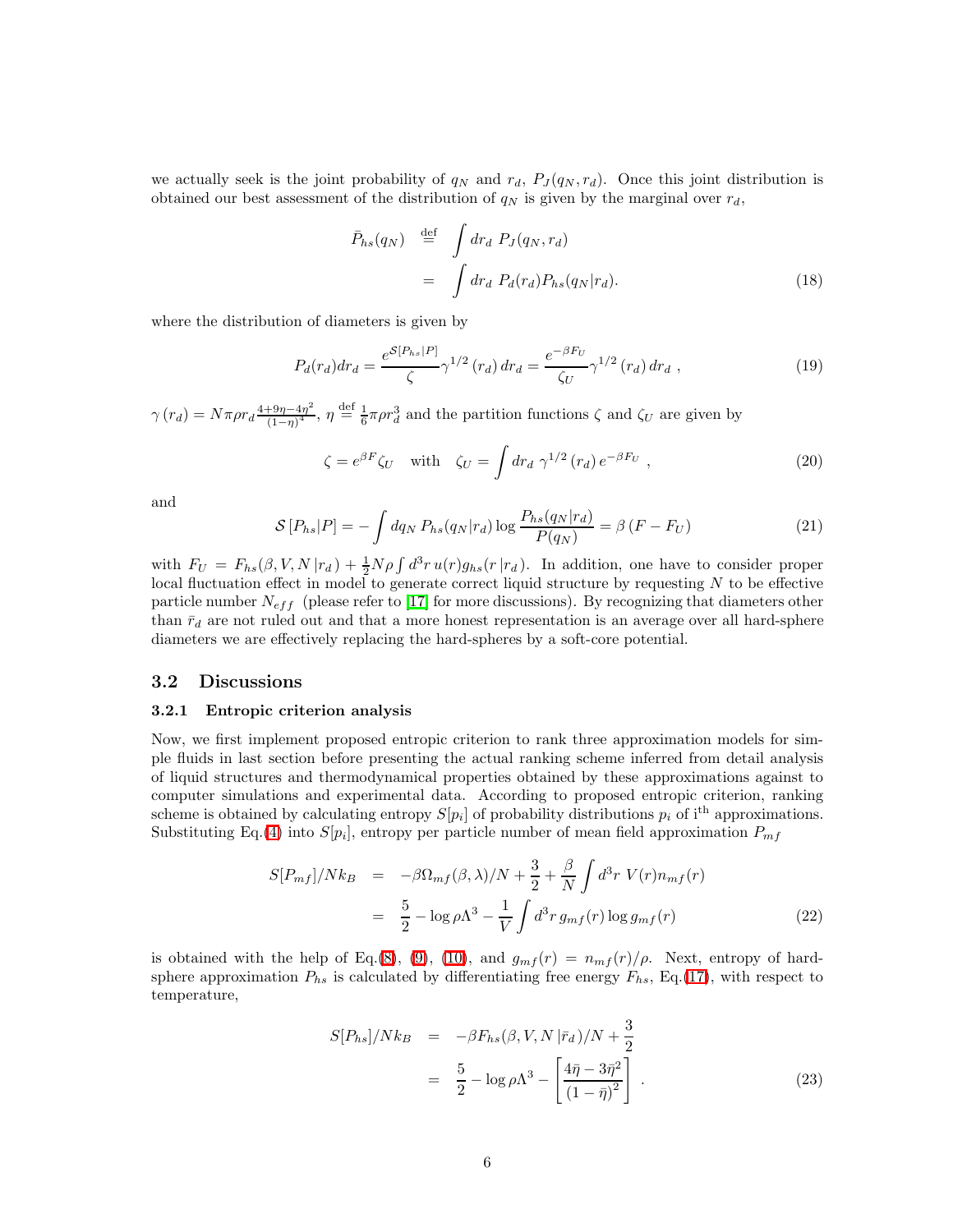<span id="page-6-2"></span>Table 1: This table lists values of third term in Eq.[\(23\)](#page-5-0) denoted by HS3 and sum of last two terms in Eq.[\(25\)](#page-6-0) denoted by IHS3 for three different fluid densities  $\rho$  and temperatures T.

| $\varrho\sigma^{\rm o}$ | 0.55     |          | 0.65     |          | 0.7      |          |
|-------------------------|----------|----------|----------|----------|----------|----------|
|                         | HS3      | IHS3     | HS3      | IHS3     | HS3      | IHS3     |
| $T = 107.82K$           | $-1.758$ | $-2.284$ | $-2.297$ | $-3.182$ | $-2.603$ | $-3.682$ |
| 161.73                  | $-1.614$ | $-2.153$ | $-2.081$ | $-2.881$ | $-2.342$ | $-3.282$ |
| 328.25                  | $-1.376$ | -1.832   | -1.744   | $-2.338$ | $-1.944$ | $-2.614$ |

At last, entropy of probability distribution  $\bar{P}_{hs}$  given by improved hard-sphere approximation is obtained by substituting Eq.[\(19\)](#page-5-1) and [\(12\)](#page-4-2) into Eq.[\(18\)](#page-5-2) first. Because  $\exp{-\beta U_{hs}}$  is a Heaviside step function, one can write spatial part of  $\bar{P}_{hs}$  as

<span id="page-6-1"></span>
$$
\bar{P}_{hs}'(r) = \int_0^r dr_d \ P_d(r_d) \exp \beta F_\eta(r_d) \text{ with } \beta F_\eta(r_d) = N \left[ \frac{4\eta - 3\eta^2}{\left(1 - \eta\right)^2} \right] \tag{24}
$$

<span id="page-6-0"></span>Since  $P_d(r_d)$  is vanished when  $r > r_t$  and  $r < r_b$ , integrating  $P_d(r_d) \exp \beta F_{\eta}(r_d)$  from zero to  $r > r_t$ in Eq.[\(24\)](#page-6-1) will give a constant value, which defines a new quantity  $\beta \bar{F}_{\eta}$ . Therefore,  $S[\bar{P}_{hs}]$  is given by

$$
S[\bar{P}_{hs}]/N_{eff}k_B = \frac{5}{2} - \log \rho \Lambda^3 - \beta \bar{F}_{\eta} -\frac{1}{N_{eff}V'} \int_{r_b}^{r_t} d^3r \ \bar{P}_{hs}'(r) \log \bar{P}_{hs}'(r), \tag{25}
$$

where  $V' = \int_0^\infty d^3r \ \bar{P}_{hs}'(r)$ . Next, we compare values of Eq.[\(22\)](#page-5-3), [\(23\)](#page-5-0), and [\(25\)](#page-6-0). The only difference between entropies of mean field Eq.[\(22\)](#page-5-3) and of hard-sphere approximation Eq.[\(23\)](#page-5-0) is the third term contributed by potential part. Since radial distribution function  $g_{mf}(r)$  in Eq.[\(22\)](#page-5-3) is vanished within range of strong repulsive forces,  $r = 0$  and  $r_l$ , and becomes one after  $r \ge r_u$ , this result leads to a constant integration of third term that is far smaller than total fluid volume V. Therefore, entropy of  $P_{mf}$  is approximated to

$$
S[P_{mf}]/Nk_B \approx \frac{5}{2} - \log \rho \Lambda^3 \ . \tag{26}
$$

One thereafter has the inequality equation,

$$
S[P_{hs}]/Nk_B < S[P_{mf}]/Nk_B \tag{27}
$$

hard-sphere approximation is preferred over mean field approximation. Now consider entropy of approximations  $P_{hs}$  and  $\bar{P}_{hs}(q_{N_{eff}})$ . Numerical calculations of third term in Eq.[\(23\)](#page-5-0) and sum of last two terms in Eq.[\(25\)](#page-6-0) with three different fluid's densities and temperatures are shown in Table[.1](#page-6-2) denoted by HS3 and IHS3 respectively as examples. These numerical values shows IHS3 to be smaller than HS3, namely,  $S[\bar{P}_{hs}]/N_{eff}k_B < S[P_{hs}]/N_{k_B}$ , and suggest an expected result that improved hard-sphere approximation is preferred over hard-sphere approximation. Therefore, the complete ranking scheme of these three approximations is

<span id="page-6-3"></span>
$$
S[\bar{P}_{hs}]/N_{eff}k_B \le S[P_{hs}]/Nk_B < S[P_{mf}]/Nk_B < 0 \,,\tag{28}
$$

where the equality in  $S[\bar{P}_{hs}] \leq S[P_{hs}]$  will hold when  $N_{eff}$  increase to equal to total particle number, which results in improved hard-sphere approximation to reduce to hard-sphere approximation as discussed in [\[17\]](#page-9-0).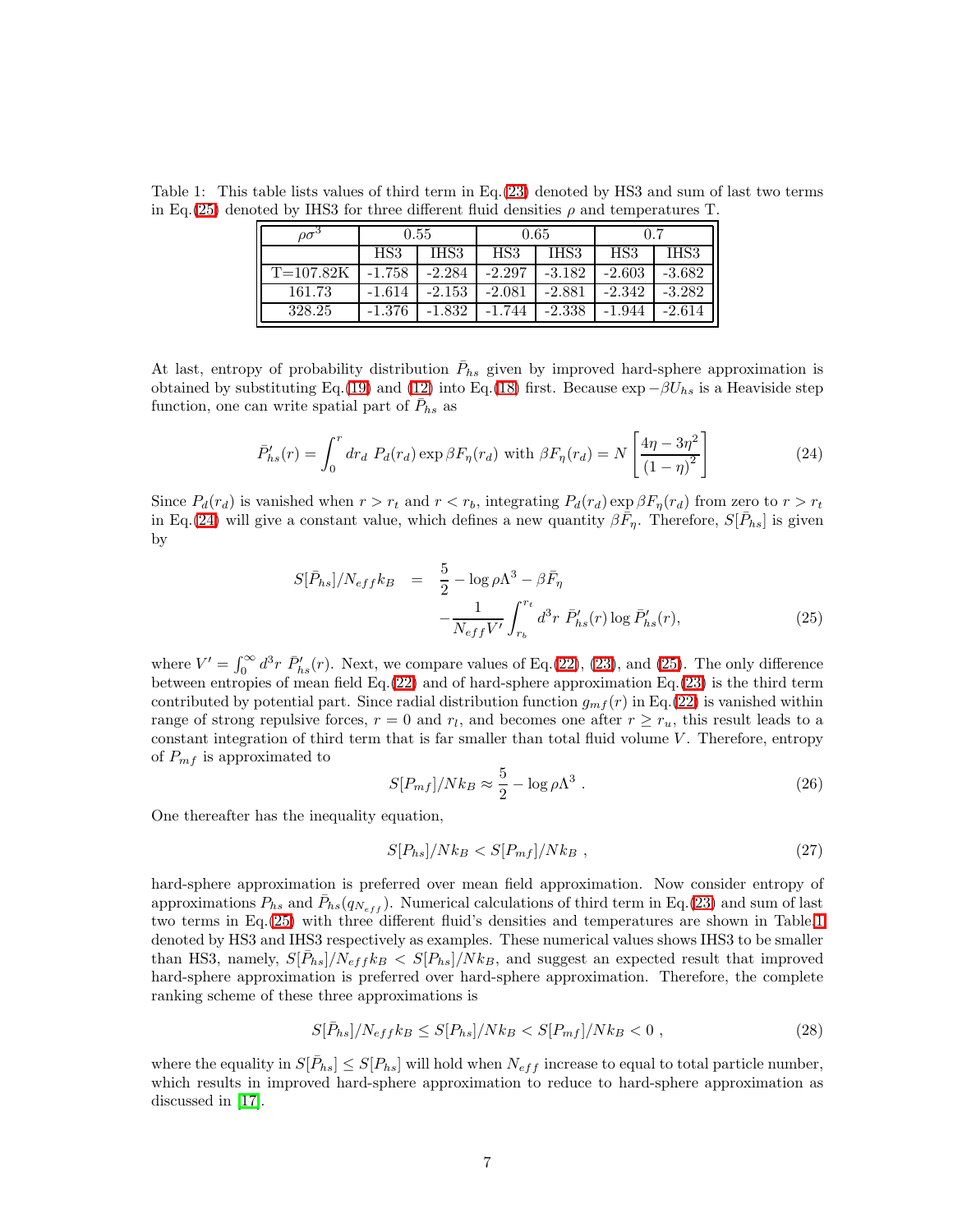#### 3.2.2 Conventional analysis

Alternatively, one can determine the ranking scheme of these three approximations through exhausting analysis of comparing liquid structures and thermodynamical properties obtained by these approximations against to computer simulations and experimental data (please refer to [\[15\]](#page-8-14) and [\[17\]](#page-9-0) for detail). Results showed that mean field approximation only suits for dilute gases and fails to take short-range interaction into account properly. Contrarily, hard-sphere approximation fails to take softness of the repulsive core, which results in less satisfactory prediction of thermodynamic properties at high temperature. Yet hard-sphere approximation still provides better description of short-range interactions than mean field approximation does. Furthermore, since improved hardsphere approximation attempts to take softness of repulsive core into account pertinently, results showed such an improvement to be competitive with the best perturbative theories so far. One, therefore, can rank these three approximations for simple fluids studies from these analysis as follows, improved hard-sphere approximation is preferred over hard-sphere approximation and hard-sphere approximation is preferred over mean field approximation. This is exactly the same ranking scheme as indicated by Eq.[\(28\)](#page-6-3) yet it requires more exhausting efforts.

### 4 Discussion

There has been abundant theories proposed to construct robust and efficient model or variable selection criteria. We briefly reviewed the rationale and some shortcomings of these methods. Pvalues method [\[2\]](#page-8-1) is restricted to two models and requires some ad hoc rules determining threshold value. Although several Bayesian methods ([\[3\]](#page-8-2), [\[2\]](#page-8-1), [\[4\]](#page-8-3), [\[5\]](#page-8-4), [\[6\]](#page-8-5)) are proposed to overcome this shortcoming, it still requires prior modeling rule to generate prior distribution. Aside from Bayesian framework, there are relative entropy, mutual information or Kullback-Liebler distance methods for the same goal ([\[7\]](#page-8-6), [\[8\]](#page-8-7)). In [\[8\]](#page-8-7), Dupuis and Robert applied Kullback-Liebler distance to select submodels, projections of a full model given a full model for interested system. Yet this approach still requires prior information on full model and a threshold value. Moreover, it remains questionable to choose Kullback-Liebler distance as the selection criterion even though Dupuis and Robert gave some arguments to defend such a choice. Our first goal is to answer questions of why is Kullback-Liebler distance for selection criterion and are there any other criteria. Afterward, we propose entropic criterion to determine ranking scheme given a group of several models for a system. Following logic of inductive inference proposed by [\[1\]](#page-8-0) as mentioned in introduction, we answer these two questions by showing relative entropy to be a unique criterion to rank different models for a system. It is just what we design to achieve, and needs no further interpretation. Besides, there is no restriction on types of probability models in this criterion, and it has wide applicability in all kinds of probabilistic problems. Since probability distribution of real system, however, is always intractable that is useless in practical calculations, we propose to rank probability models relative to a uniform distribution  $m$ instead real probability distribution to bypass this defect. Thus decreasing relative entropy  $S[p, m]$ indicates increasing preference of models. Notes that it has no restrictions on numbers of models and requires no ad hoc prior modeling rules. At last, we examine this tool by considering a complicated physical problem, simple fluids in this work. Because people has developed many approximation models to study simple fluids, and accumulated rich knowledge in the past, it provides a conceivable benchmark for our investigation. We consider three approximations models, mean field from [\[15\]](#page-8-14), hard-sphere, and improved hard-sphere approximation from [\[17\]](#page-9-0) for demonstration. Calculations of entropic criterion of these three approximations straightforwardly gives the same ranking scheme, improved hard-sphere approximation is preferred over hard-sphere approximation and hard-sphere approximation is preferred over mean field approximation, as inferred by thoroughly but exhausting analysis based on our own knowledge and results against to computer simulations and experimental data.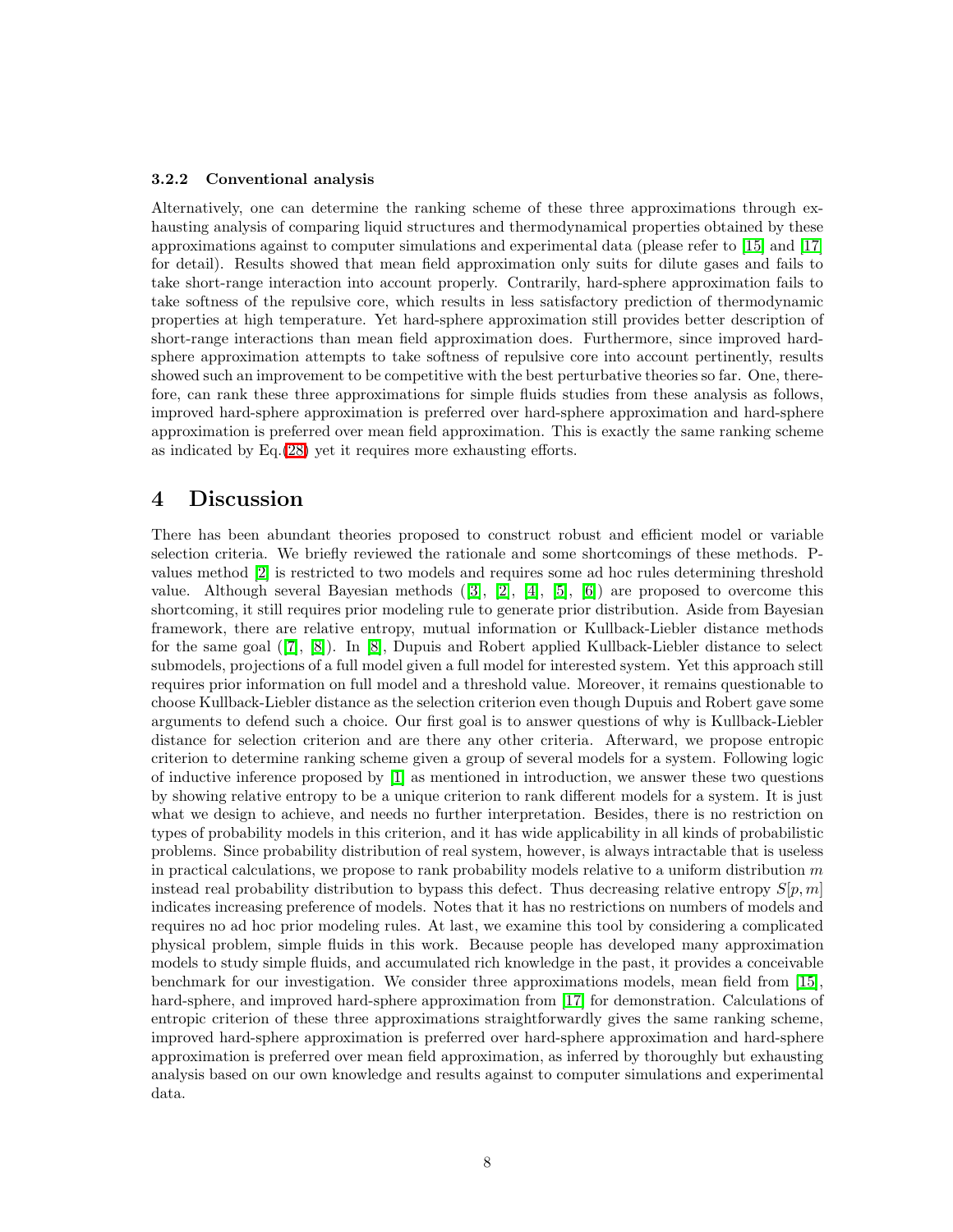# Acknowledgement

This work is partially supported by grant NSC-94-2811-M-008-018 from National Science Council, ROC. Author is grateful many discussions with colleagues Bao-Zhu Yang and Chien-Chih Chen regarding to practical applications of model selection method in genome and geophysics problems respectively.

# <span id="page-8-0"></span>References

- [1] A. Caticha, Relative Entropy and Inductive Inference, in: G. Erickson, Y. Zhai (eds), Bayesian Inference and Maximum Entropy Methods in Science and Engineering, AIP Conf. Proc. 707, 2004 (available from arXiv.org/abs/physics/0311093).
- <span id="page-8-2"></span><span id="page-8-1"></span>[2] A. E. Raftery, Sociological Methodology 25 (1995) 111.
- <span id="page-8-3"></span>[3] R. E. Weiss, J. Am. Stat. Ass. 90 (1995) 619.
- <span id="page-8-4"></span>[4] A. E. Raftery, D. Madigan, J. A. Hoeting, J. Am. Stat. Ass. 92 (1997) 179.
- <span id="page-8-5"></span>[5] I. A. Kieseppa, Phil. Sci. 68 (2000) S141.
- <span id="page-8-6"></span>[6] F. Forbes, N. Peyrard, IEEE Trans. Pattern Analysis and Machine Intelligence, 25 (2003) 1089.
- [7] B. V. Bonnlander, A. E. Weigend, Selecting Input Variables Using Mutual Information and Nonparametric Density Estimation, in: Proc. of the 1994 Int. Symp. on Artificial Neural Networks, 42-50, 1994.
- <span id="page-8-8"></span><span id="page-8-7"></span>[8] J. A. Dupuis, C. P. Robert, J. Stat. Planning and Inference 111 (2003) 77.
- [9] E. T. Jaynes, Phys. Rev. 106 (1957) 620; E. T. Jaynes Phys. Rev. 108 (1957) 171; E. T. Jaynes: Probability Theory: The Logic of Science, Cambridge University Press (Cambridge, 2003).
- <span id="page-8-9"></span>[10] J. E. Shore, R. W. Johnson, IEEE Trans. Inf. Theory IT-26 (1980) 26; J. E. Shore, R. W. Johnson, IEEE Trans. Inf. Theory IT-27 (1981) 472.
- <span id="page-8-10"></span>[11] J. Skilling, The Axioms of Maximum Entropy, in: G. J. Erickson, C. R. Smith (Eds), Maximum-Entropy and Bayesian Methods in Science and Engineering, Dordrecht, Kluwer, 1988; J. Skilling, Classic Maximum Entropy, in: J. Skilling (Ed), Maximum Entropy and Bayesian Methods, Dordrecht, Kluwer, 1989; J. Skilling, Quantified Maximum Entropy, in: P. F. Fougère (Ed), Maximum Entropy and Bayesian Methods, Dordrecht, Kluwer, 1990.
- <span id="page-8-12"></span><span id="page-8-11"></span>[12] J. A. Barker, D. Henderson, Rev. Mod. Phys. 48 (1976) 587.
- [13] J. P. Hansen, I. R. McDonald: () Theory of Simple Liquids, 2nd edition, Acad. Press (London, 1986).
- <span id="page-8-14"></span><span id="page-8-13"></span>[14] V. I. Kalikmanov: Statistical Physics of Fluids, Springer (New York, 2002).
- [15] C.-Y. Tseng, A. Caticha, Maximum Entropy approach to a Mean Field Theory for Fluids. in: C. J. Williams (Ed), Bayesian Inference and Maximum Entropy Methods in Science and Engineering, AIP Conf. Proc. 659, 2003 (available from arXiv.org/abs/cond-mat/0212198).
- <span id="page-8-15"></span>[16] G. A. Mansoori, F. B. Canfield, J. Chem. Phys. 51 (1969) 4958.